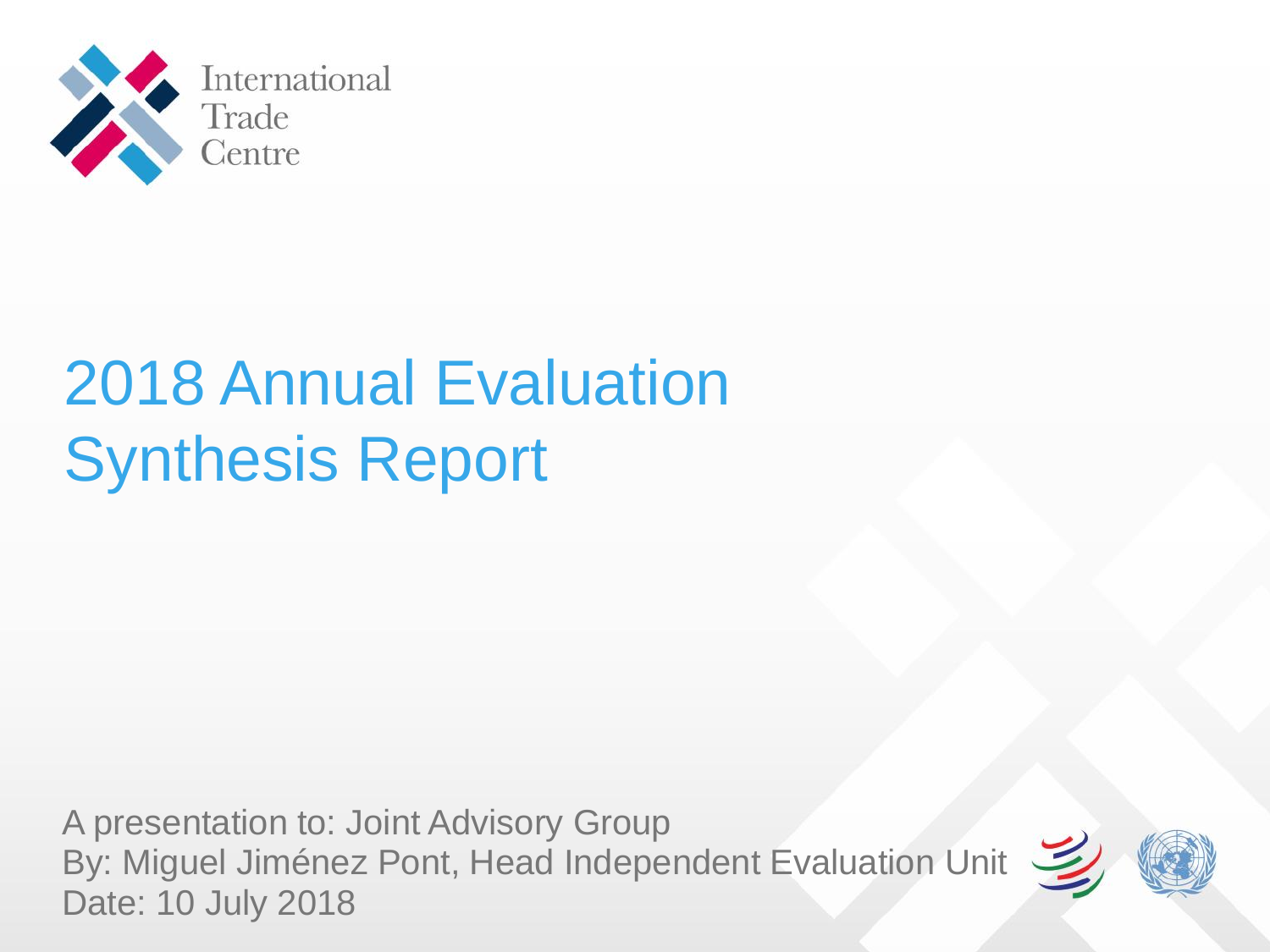# Sixth edition of the AESR

Purpose:

- convey the critical learning points generated through evaluation
- generate informed debate

Scope:

- 10 recently completed evaluations (within April 2017 March 2018)
- 12 Project Completion Reports (projects ending in 2017)

Variety of sources and contexts:

- different types of evaluation
- heterogeneous projects with varying budgets (\$347 K to \$5.5 MM), and diverse context and roles for ITC support
- majority of projects evaluated were launched before 2015

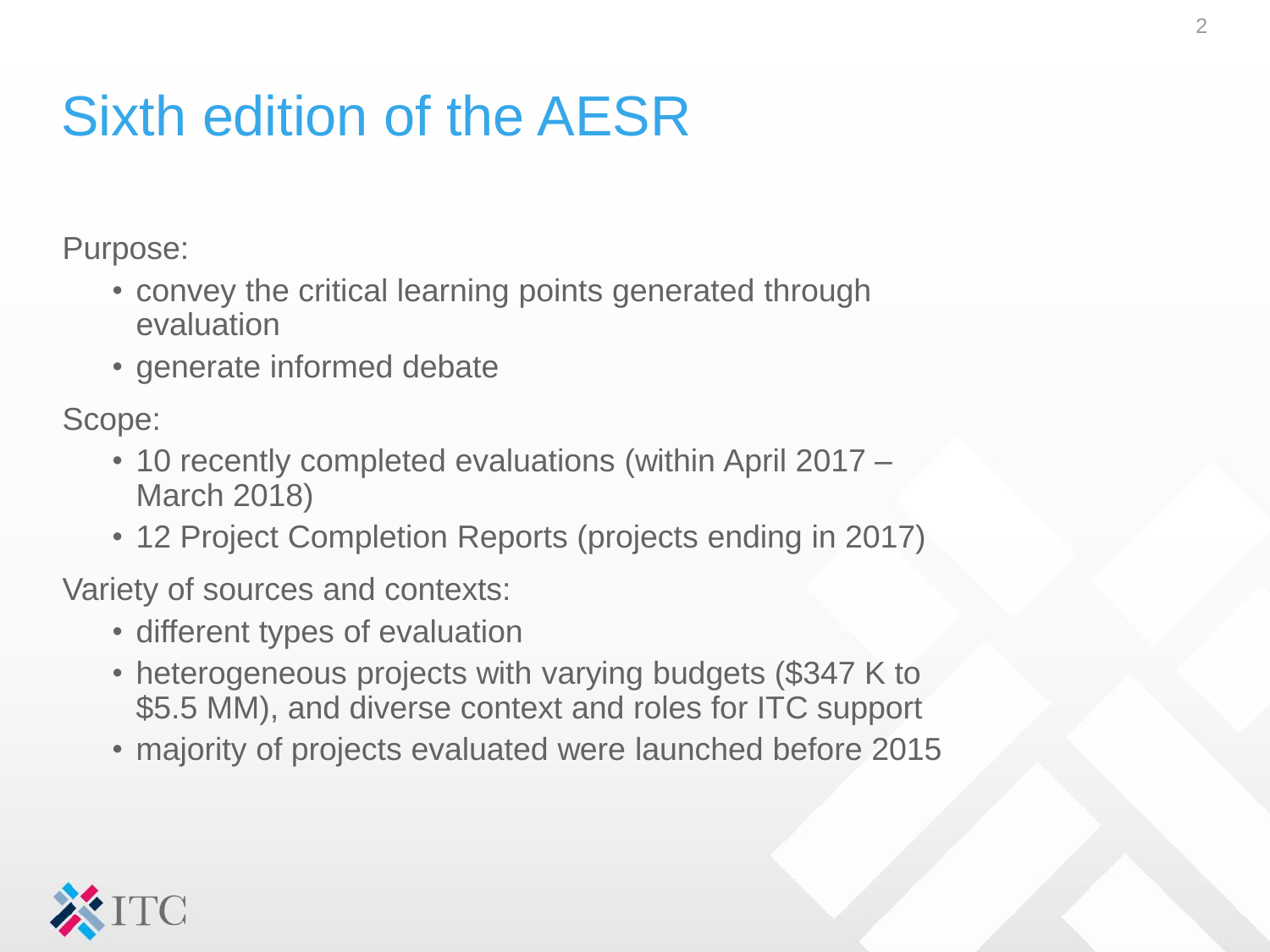### Key learning theme of sustainability

Work in progress:

- performance: relevance and effectiveness > efficiency, sustainability and impact
- sustainability: a repeated focus of discussion of past AESRs
- better each year but not yet at the required level of satisfaction

What works well:

- ITC's comparative advantage: recognized as a reliable, technically competent partner
- improvements in SMEs' marketing capacity, exports and competitiveness
- uptake and absorption by TISIs as good practice, through training, coaching and information systems development

What needs improvement:

- need for better support and engagement strategy for longer-term results
- major challenge continues to be project implementation duration
- fostering ownership, is essential for ensuring sustainability

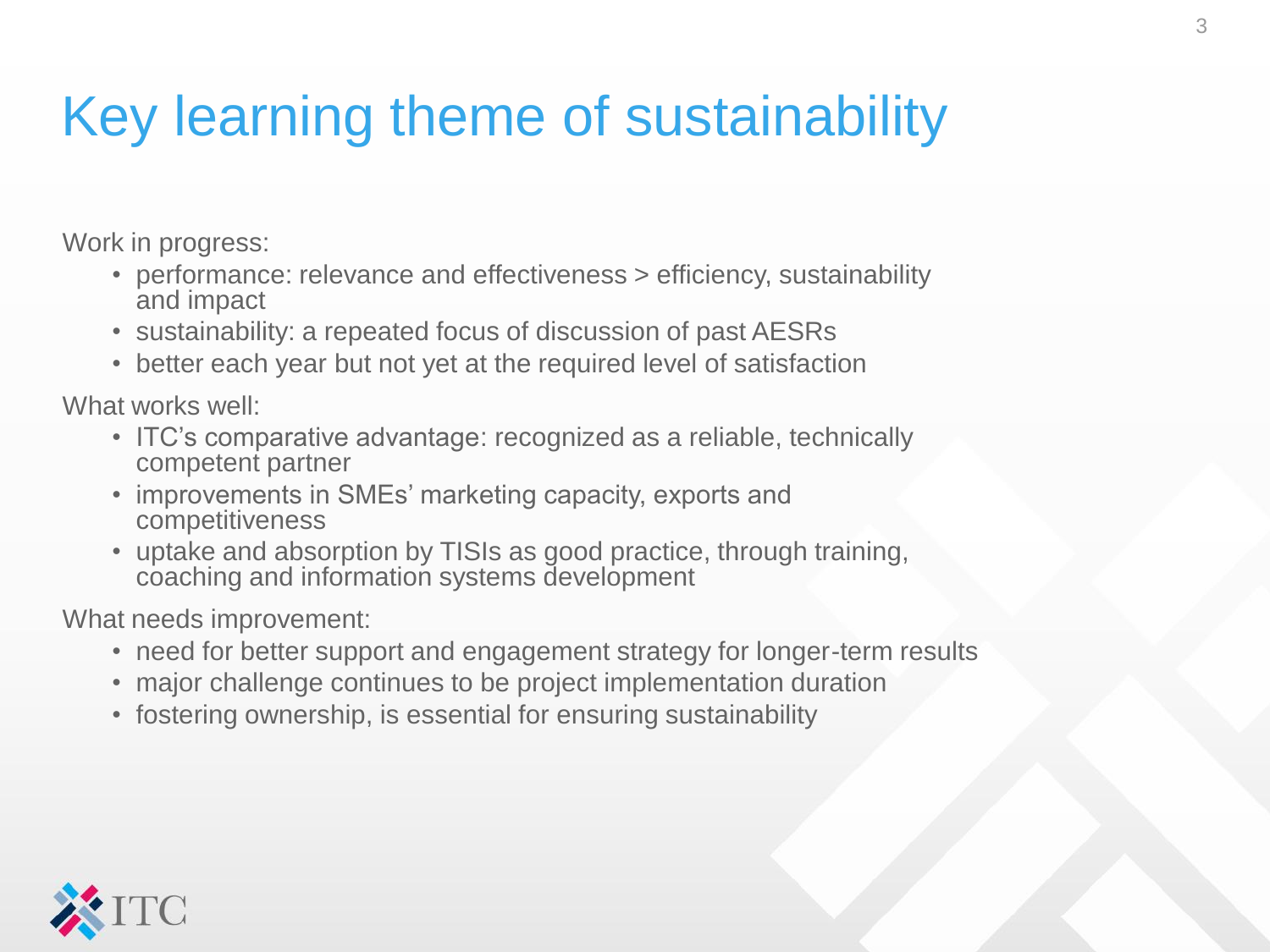### Challenges affecting sustainability

inception/launch:

• overly ambitious objectives, weak initial buy-in by either beneficiaries or other stakeholders, insufficient appreciation of local conditions

implementation:

- shortcomings in quality of engagements of implementing partners and beneficiaries, weaknesses in coordination, and/or the failure to harness local capacity/leveraging opportunities
- decisive factors, their fulfilment is necessary to address the myriad of other challenges that traditionally emerge during the course of a project

changes required of beneficiaries and partners:

- often formidable involving transformation in multiple dimensions, economic, social, cultural and political
- multitude of small, interrelated changes and adaptive innovations, where failure in any one part can affect others

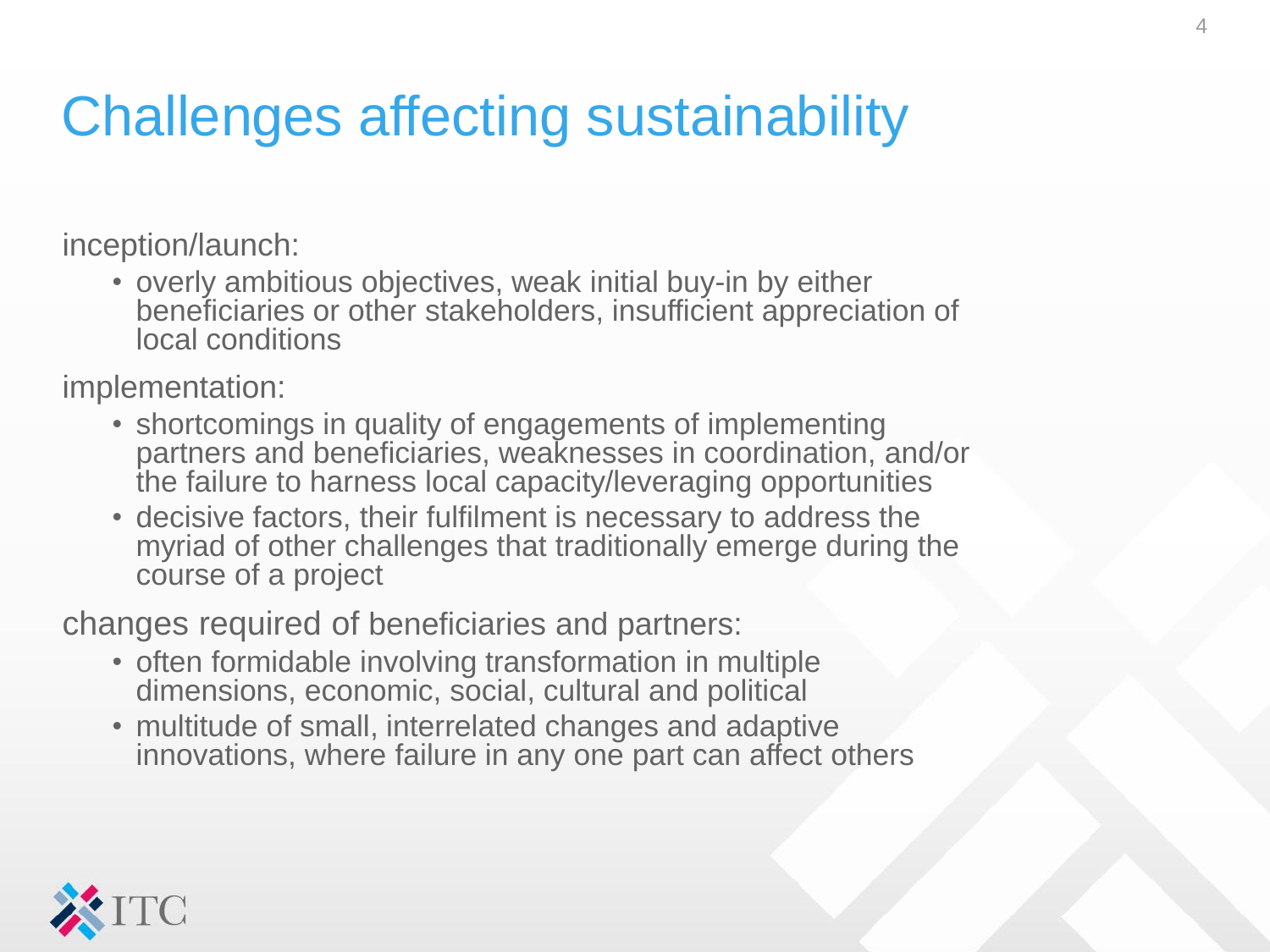#### Lessons learned

- Sustainability is rooted in local ownership and local long-term commitment
- Continuous appreciation of local conditions, capacities and relationships is essential
- Beneficiaries and partners' context is often uncertain, innovation cycle is complex and risky, change takes time
- Beneficiaries and partners are in essence, 'start ups'
- Risk and contingency planning is key
- Stay focused on the successful transfer of capacity, skills and competencies to beneficiaries and partners